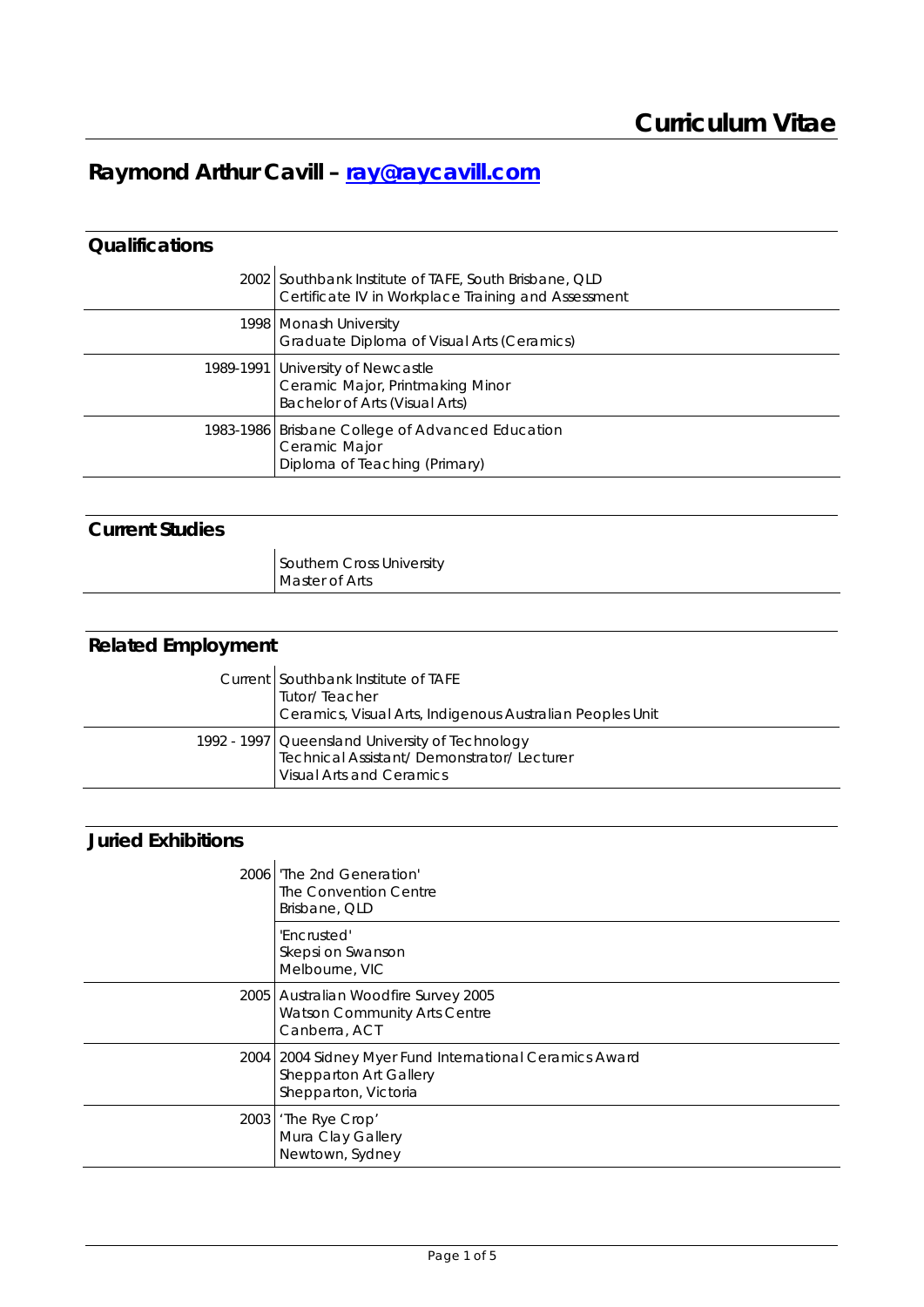| 2001 Gold Coast International Ceramic Art Award<br><b>Gold Coast Arts Centre</b><br>Gold Coast, Queensland                                     |
|------------------------------------------------------------------------------------------------------------------------------------------------|
| Centenary of Federation<br>Pine Rivers Art Awards 2001<br>Pine Rivers Community Centre<br>Strathpine, Queensland                               |
| 2000 Gold Coast International Ceramic Art Award<br><b>Gold Coast Arts Centre</b><br>Gold Coast, Queensland                                     |
| 2000 Sidney Myer Fund International Ceramics Award<br>Shepparton Art Gallery<br>Shepparton, Victoria                                           |
| 1999 International Woodfirers Exhibition<br><b>Studiolo Galleries</b><br>Iowa City, Iowa, USA                                                  |
| 1997 Selected by The Australian Crafts Council to represent Australia in the 'Concorso<br>Internazionale della Ceramica d'Arte', Faenza, Italy |
| 1996   'Fletcher Challenge Ceramics Award' 1996<br>Auckland Museum, Auckland, New Zealand                                                      |

## **Selected Exhibitions**

| 2007   'Flames Bond 007'<br>The Corner Gallery<br>Gulgong, NSW                                               |
|--------------------------------------------------------------------------------------------------------------|
| 'The Flame Game'<br>Raw Space Gallery<br>South Brisbane, QLD (Solo Exhibition)                               |
| 2006 Support'<br>Cordelia Street Gallery<br>South Brisbane, QLD                                              |
| 2005 'Cups'<br>Spiral Gallery<br>Bega, NSW                                                                   |
| 'Townsville Ceramic Competition'<br>Perc Tucker Regional Gallery<br>Townsville, Queensland                   |
| 2004 'Alchemy'<br><b>Fox Galleries</b><br>Brisbane, Queensland                                               |
| Naked Truth Invitational Exhibition<br>Naked Truth International Woodfire Conference<br>Iowa City, Iowa, USA |
| 'Woodfire'<br><b>Fusions Gallery</b><br>Fortitude Valley, Brisbane                                           |
| 2003 Clay Modern'<br>Clay Modern International Ceramics Conference<br>Gulgong, New South Wales               |
| 2002 Zonta Brisbane West Art Exhibition<br>St Thomas' Anglican Centre<br>Toowong, Brisbane                   |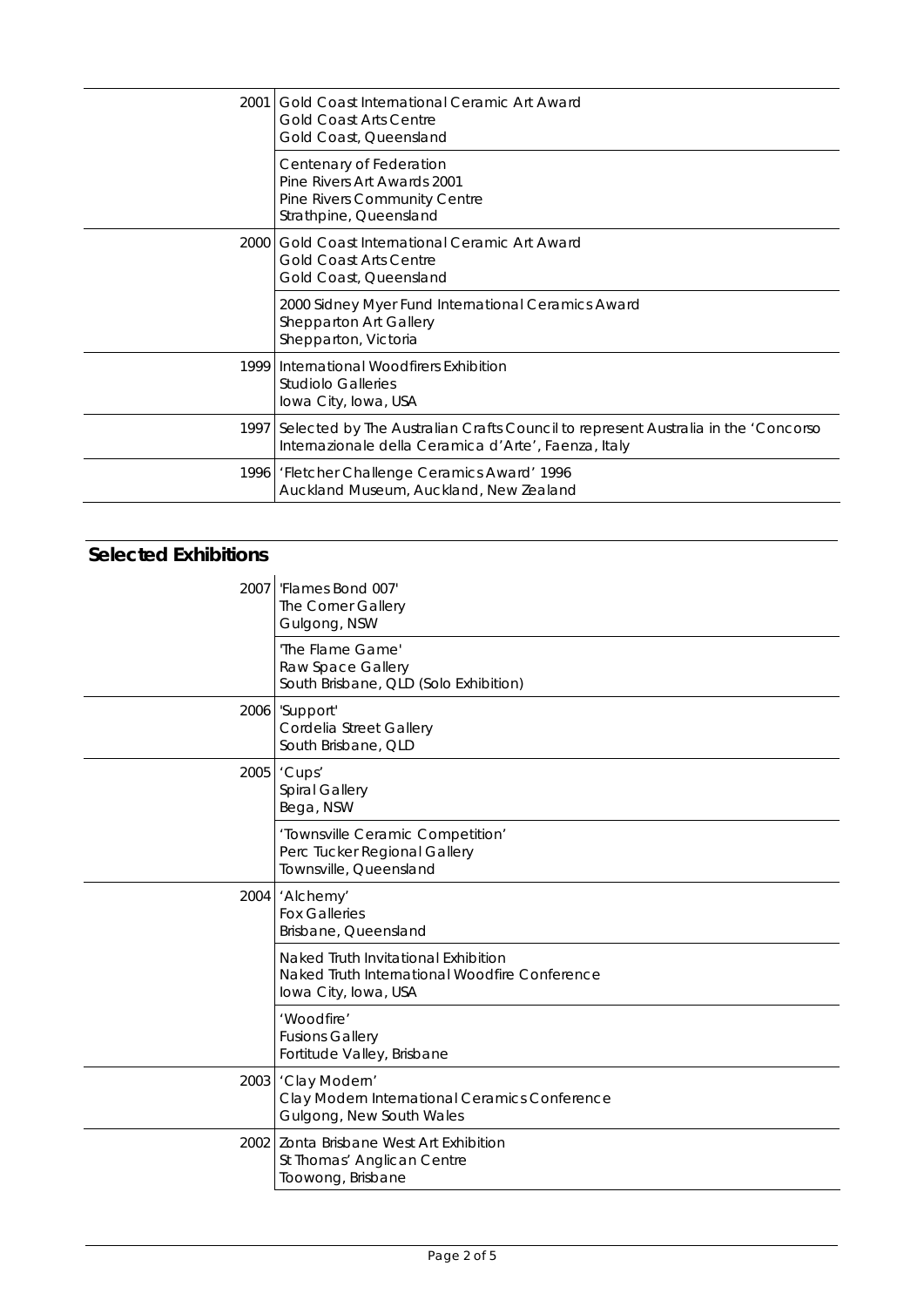|      | Tanja Woodfire Exhibition<br>Tanja Community Centre<br>Tanja, New South Wales                                        |
|------|----------------------------------------------------------------------------------------------------------------------|
| 2001 | Zonta Brisbane West Art Exhibition<br>St Thomas' Anglican Centre<br>Toowong, Brisbane                                |
|      | 2000 Zonta Brisbane West Art Exhibition<br>St Thomas' Anglican Centre<br>Toowong, Brisbane                           |
|      | '1300°C and RISING'<br>Ivory Street window, Craft Queensland<br>Fortitude Valley, Brisbane                           |
|      | 'Guru'<br><b>Fusions Gallery</b><br>Fortitude Valley, Brisbane                                                       |
| 1999 | <b>Brisbane Grammar Art Show</b><br>Brisbane Grammar School<br>Spring Hill, Brisbane                                 |
| 1998 | 'Mud Lark Wood Lark'<br><b>Fusions Gallery</b><br>Fortitude Valley, Brisbane                                         |
|      | <b>Brisbane Grammar Art Show</b><br>Brisbane Grammar School<br>Spring Hill, Brisbane                                 |
|      | 'Hyperclay'<br>Hyperclay International Ceramics Conference<br>Gulgong, New South Wales                               |
|      | Tamba Master Workshop Exhibition<br>Cooloola Sunshine Institute of TAFE<br>Cooroy, Queensland                        |
| 1996 | 'Wood-fired'<br><b>Fusions Gallery</b><br>Fortitude Valley, Brisbane                                                 |
|      | 1995 'Drawn by Fire'<br>The Pot Shop<br>South Brisbane                                                               |
| 1993 | Claysculpt, Morning View, Gulgong, NSW<br>Fire-Up Morning View<br>Gulgong, NSW                                       |
| 1992 | '15th Walkers Ceramic Award'<br>Victorian Arts Centre<br>Melbourne, VIC<br>December 1991 to January 1992             |
| 1991 | '88 Artists'<br>Graduating Exhibition of BAVA, 1991<br>University of Newcastle, Newcastle<br>November 1991           |
|      | 'Urban Cowboys'<br>Darby Street Gallery, Cooks Hill<br>October 1991                                                  |
|      | 'University of Newcastle Union Acquisitive Exhibition'<br>University Union, West Campus, Newcastle<br>September 1991 |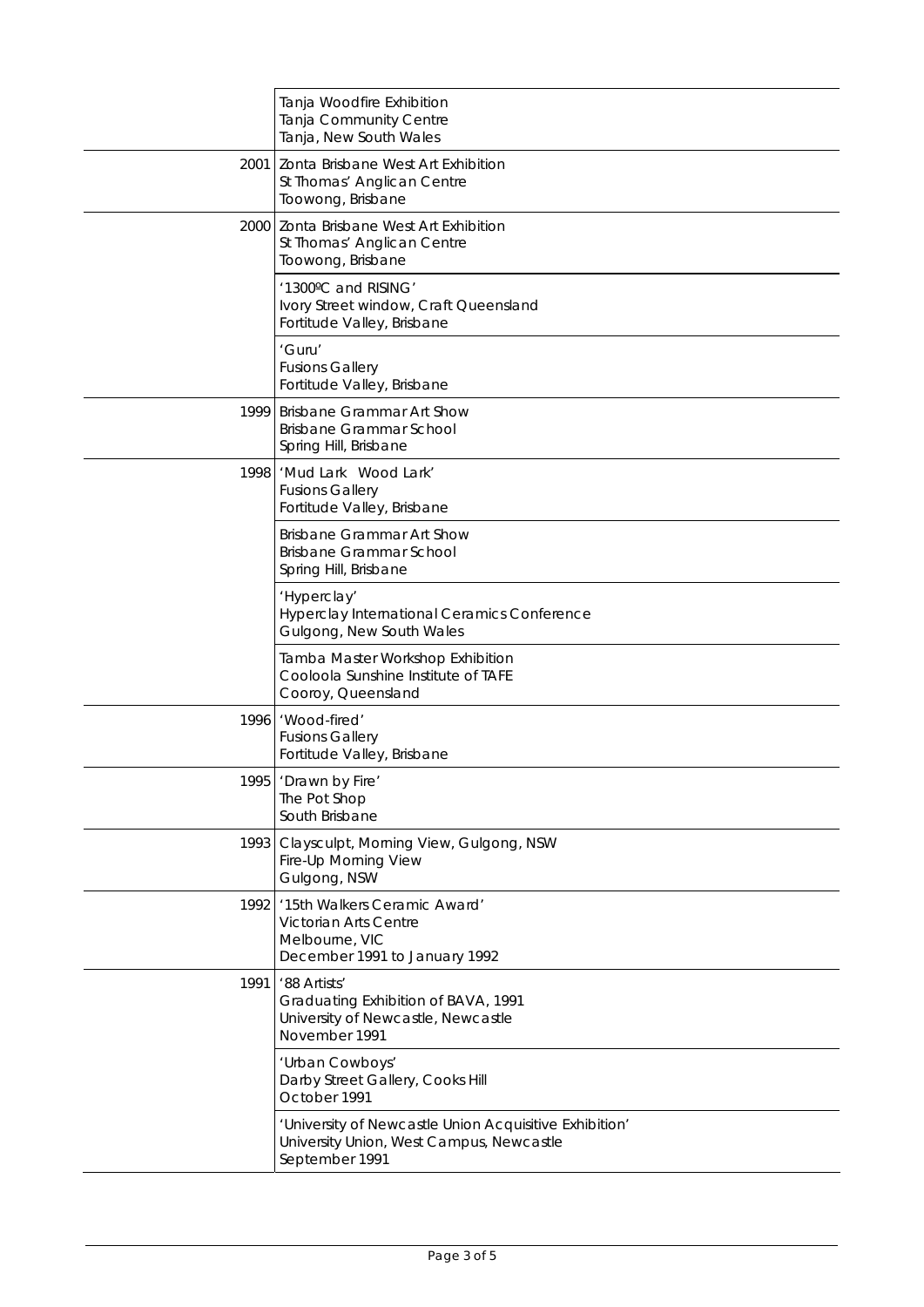### **Publications**

| 2004   'Alchemy'<br><b>Fox Galleries</b><br>Brisbane, Queensland                           |
|--------------------------------------------------------------------------------------------|
| 1999 Cavill, Ray. 1999 'The Cooling Atmosphere' Ceramics Technical 9 (refereed)            |
| Conference Proceedings of the International Woodfirers Conference<br>lowa. 1999 (refereed) |
| International Symposium on Colour in Woodfiring<br>North Carolina, USA 1999                |

## **Bibliography**

| 2006 Nichols, Gail. 'Soda, Clay and Fire', The American Ceramic Society, Ohio, USA     |
|----------------------------------------------------------------------------------------|
| 2003   Headley, Chris. 2003 'The Rye Crop' Pottery in Australia Vol 42 #2, August 2003 |
| 2000   'Australia's International Ceramics exhibition' Ceramics Monthly November 2000  |
| Pottery in Australia Vol 39 #3, September 2000                                         |
| Nichols, Gail. 2000 'Colour and Ice.' Ceramics Technical 10                            |
| Rye, Owen. 2000 'Water in Woodfired Kilns' Ceramics Technical 10                       |
| Mansfield, Janet.2000 'Pyrochromatics, A Wood-fire Symposium', Clay Times vol.<br>6/1  |
| 1999 Pottery in Australia Vol. 38 #2                                                   |
| 1992 Pottery in Australia Vol. 31 #1                                                   |

# **Presentations & Workshops**

|      | 2007 Large platter demonstration<br>Pottery Supplies Open Day, Brisbane, QLD                                        |
|------|---------------------------------------------------------------------------------------------------------------------|
|      | Team Leader, Kiln Building competition<br>Gulgong, NSW                                                              |
|      | 2006 Ceramic Education Panel<br>Verge: The 11th National Ceramic Conference, Brisbane, QLD                          |
|      | 'Smoke Free Wood firing'<br>Verge: The 11th National Ceramic Conference, Brisbane, QLD                              |
|      | 2005 Demonstrating artist and speaker<br>'Woodfire Gundaroo', Gundaroo, New South Wales                             |
|      | Australian Panel and Kiln Design Panel<br>The Naked Truth International Woodfire Conference, Iowa City, Iowa, USA   |
|      | 2004 Artist Interview on 'The Great South East' Television Program<br>Channel 7, Brisbane                           |
|      | 2000 Artist Interview on 'Art to Lunch' radio station 4222 FM Brisbane                                              |
|      | Ceramica 2000<br>'Postcards', Forum on Professional Development undertaken overseas                                 |
| 1999 | 'The Fusions Market'<br>Demonstration of kick wheel throwing processes                                              |
|      | International Symposium on Colour in Wood-fired Ceramics, University of East<br>Carolina, North Carolina, USA. 1999 |
|      | International Wood-firers Conference, Iowa University, Iowa, USA. 1999                                              |